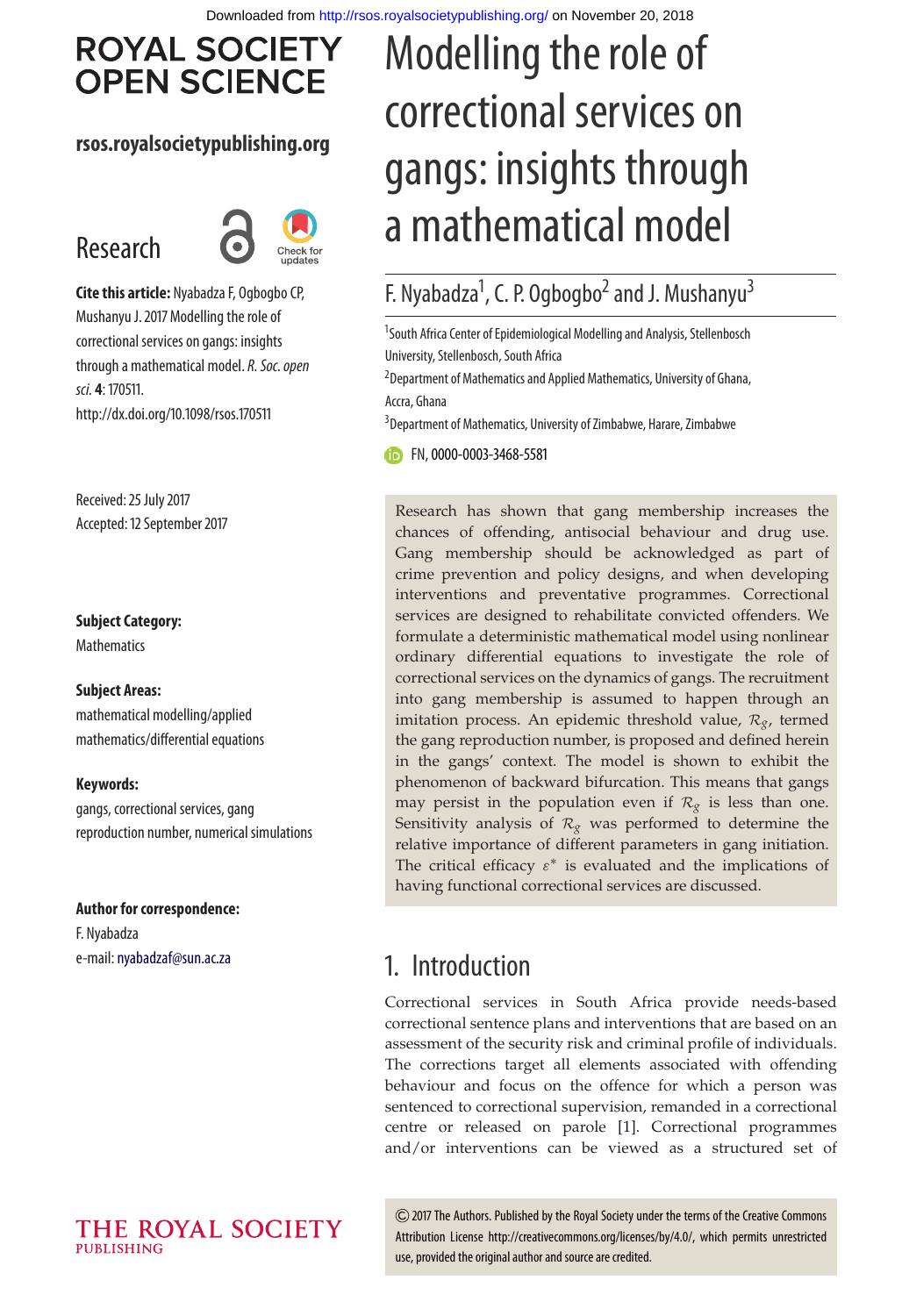learning opportunities provided to offenders so they can change for the better and remain crime-free [\[2\]](#page-12-1). The assumptions are that offenders have needs that directly cause their criminal behaviour, that these needs can be identified accurately, the apt intervention that will address these needs is available and that this will result in diminished criminal behaviour [\[3\]](#page-12-2).

On the other hand, gang violence continues to rise and spread in South Africa. Over the past few years, the number of gangs and their activities seems to have increased. By 2005, total number of gangs and gangsters in Cape Town alone was recorded at 130 and 100 000, respectively. In 2013, 12% of 2580 murders in Western Cape province were gang-related [\[4\]](#page-12-3). It is reported that a life is lost to gang violence every 5 days on the average in the Cape Flats [\[5\]](#page-12-4). In view of this, government and security agents, consider any model to reduce gang and gang activities as crucial and even priceless. Apprehended offenders end up in one of the numerous correctional centres in the country. There are approximately 231 correctional centres which includes prisons. About 25 000 people are released from South Africa prisons and jails each month [\[6\]](#page-12-5). It is, therefore, pertinent to examine the role of correctional centres in controlling or curbing gang activities.

Mathematical modelling of gang violence and crimes has been carried out by a number of researchers. In [\[7\]](#page-12-6), a model that details the stability of gang territories and patterns of between-gang violence was studied using Lotka–Volterra equations. In like manner, a predator–prey model was used to study the interaction of gangs and ordinary individuals. Gang members and criminals are viewed as predators and other individuals as the prey [\[8\]](#page-12-7). A modified predator–prey model with transmissible disease in both the predator and prey species is proposed and analysed in [\[9\]](#page-12-8), with the police as predators and gang members as the prey. An SIR model to analyse recruitment into gangs in a manner reminiscent of spread of infectious disease is given in [\[10\]](#page-12-9). An interesting model on the use of reaction–diffusion equations to describe the spread of crimes is given in [\[11\]](#page-12-10). Criminal behaviour and violence have been studied as a socially infectious disease, using disease modelling techniques [\[12](#page-12-11)[,13\]](#page-12-12). An agent-based model to study street gang rivalries is described in [\[14\]](#page-12-13). Other mathematical work in the context of crime, punishment and deterrence has been done using game theoretic models [\[15–](#page-12-14)[18\]](#page-12-15).

The fear, violence and horror associated with gangs is enormous and calls for serious attention. As government seeks solution to the menace of gangs and gangsterism, we investigate the role of correctional centres in tackling the challenge. In this paper, we present a mathematical model which assesses/examines the role of correctional centres in crime reduction. This paper is arranged as follows: in §2, we formulate and establish the basic properties of the model. The model is analysed for stability in §3. Parameter estimation and sensitivity analysis are given in §4. Numerical results on the behaviour of the model are also presented in this section. In §5, we present the application of the model to a real-life situation and the paper is concluded.

## 2. Model formulation

We consider a population whose size is *N*(*t*), at any time *t*. The population is divided into four disjoint independent classes or compartments based on an individual's status and risk factors with respect to gang membership. The class  $S_n(t)$  represents individuals not at risk of becoming gang members, *Sr*(*t*) represents individuals at risk of becoming gang members, *G*(*t*) represents gang members and lastly, *C*(*t*) represents those in correctional services. The total population at any time *t* is thus given by

$$
N(t) = S_n(t) + S_r(t) + G(t) + C(t).
$$

The general population enter the susceptible population at a rate Λ. Among individuals entering the susceptible population, we have that a proportion  $p$  of these individuals are recruited into the class of susceptible individuals not at risk of joining a gang and the complementary proportion (1 − *p*) join susceptible individuals at risk of joining a gang. Therefore, we neglect the possible recruitment of individuals already belonging to gangs. Transition rate from no risk susceptibility into at risk susceptibility is represented by  $\theta$ . Unlike in [\[10\]](#page-12-9), the change in the risk status is not driven by interacting with gang members but simply by change of one's environmental conditions. A typical example is that of a slowing down economy that results into retrenchment. Once the economic status of an individual changes, then susceptibility to committing crimes may increase. This is particularly important in the South African context as different living environments often determine the risk.

The recruitment of individuals into gangs is assumed to follow an imitation process, described comprehensively in [\[19\]](#page-12-16). We propose an initiation function  $f(S_r, G) = \beta G(1 + \eta G)S_r$  into gang membership that is driven by imitation, with  $\beta$  as the effective contact rate and  $\eta$  as the imitation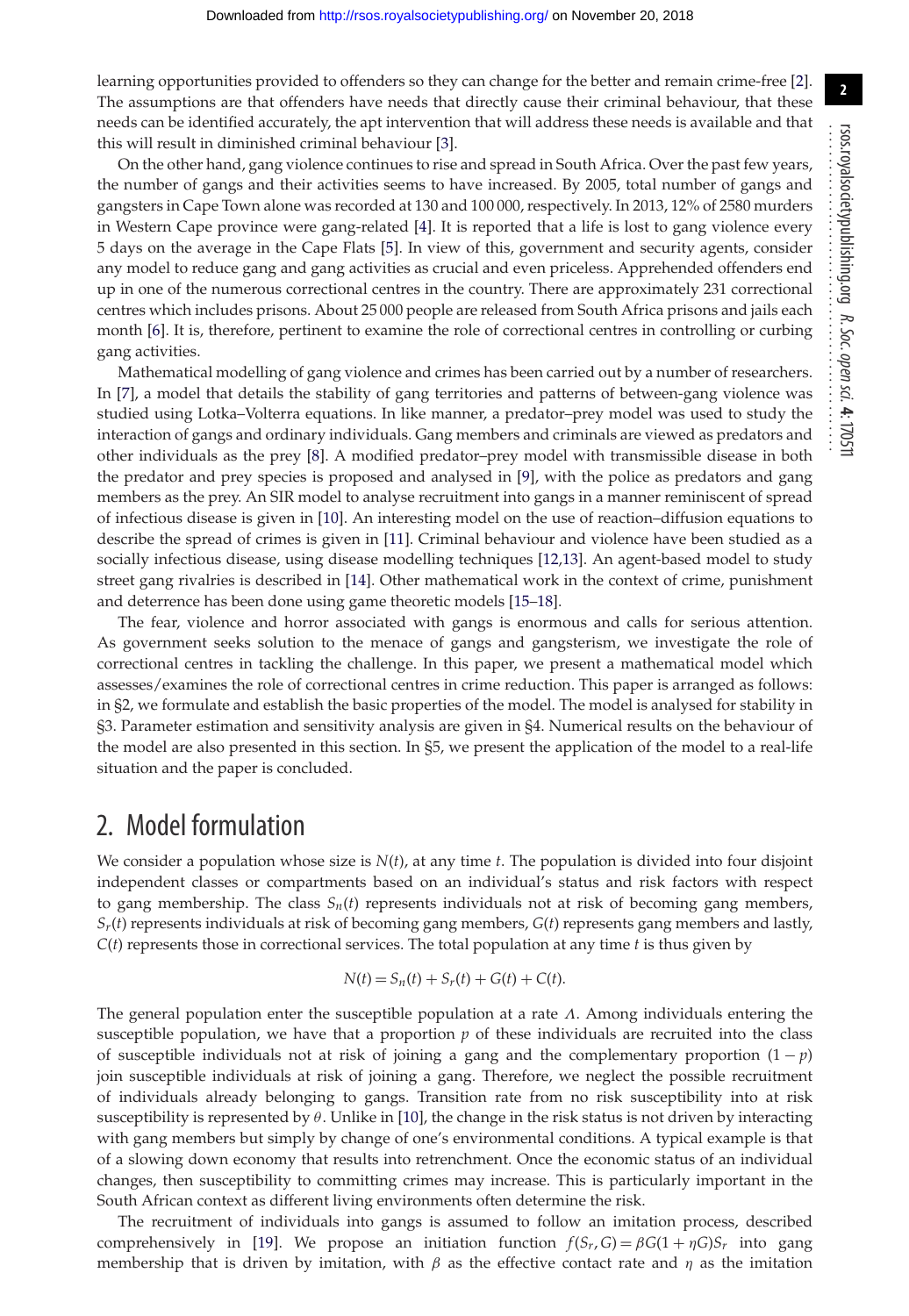<span id="page-2-1"></span>

**Figure 1.** A schematic diagram for the model.

<span id="page-2-0"></span>**Table 1.** Description of parameters and their estimated values.

| parameter | description                             | estimated value |
|-----------|-----------------------------------------|-----------------|
|           | sentencing rate                         |                 |
|           | transition rate from $S_n$ to $S_r$     |                 |
|           | effective contact rate                  |                 |
|           | imitation coefficient                   | በ በበን           |
|           | release rate from correctional services |                 |
|           | natural recovery rate                   |                 |

coefficient. Once initiated, we also assume that gang members can either revert back to compartment *Sr* at a rate  $\sigma_2$  or are sent to correctional facilities through convictions and sentencing at a rate  $\gamma$ . Depending on the efficacy  $\varepsilon$  (where  $\varepsilon \in [0,1]$ ) of correctional services, a released inmate may either join a gang again at a rate  $(1 - \varepsilon)\sigma_1$  or may rejoin the community as either a susceptible at risk at a rate  $(1 - \nu)\varepsilon\sigma_1$  or those not at risk at a rate  $v \varepsilon \sigma_1$ . By efficacy, we mean the measure to which a policy, programme or initiative meets its intended result with  $\varepsilon = 1$  signifying that no individuals will revert to gangs when they leave correctional services. This represents completely effective correctional programmes.  $\varepsilon = 0$  signifies that all individuals in correctional facilities will revert back to gangs upon their release, while  $0 < \varepsilon < 1$ implies that correctional programmes will be effective to some degree. In reality,  $\varepsilon \in (0, 1)$ . A summary of the description of parameters together with their estimated values is given in [table 1.](#page-2-0) [Figure 1](#page-2-1) shows the movement of humans as their status with respect to gang membership changes. Combining the parameters, assumptions and the schematic diagram, we have the following general set of nonlinear ordinary differential equations:

$$
\frac{dS_n}{dt} = pA + v\varepsilon\sigma_1C - (\mu + \theta)S_n,
$$
\n
$$
\frac{dS_r}{dt} = (1 - p)A + \theta S_n + \sigma_2 G + (1 - v)\varepsilon\sigma_1 C - \beta G(1 + \eta G)S_r - \mu S_r,
$$
\n
$$
\frac{dG}{dt} = \beta G(1 + \eta G)S_r + (1 - \varepsilon)\sigma_1 C - (\mu + \sigma_2 + \gamma)G
$$
\nand\n
$$
\frac{dC}{dt} = \gamma G - (\mu + \sigma_1)C,
$$
\n(2.1)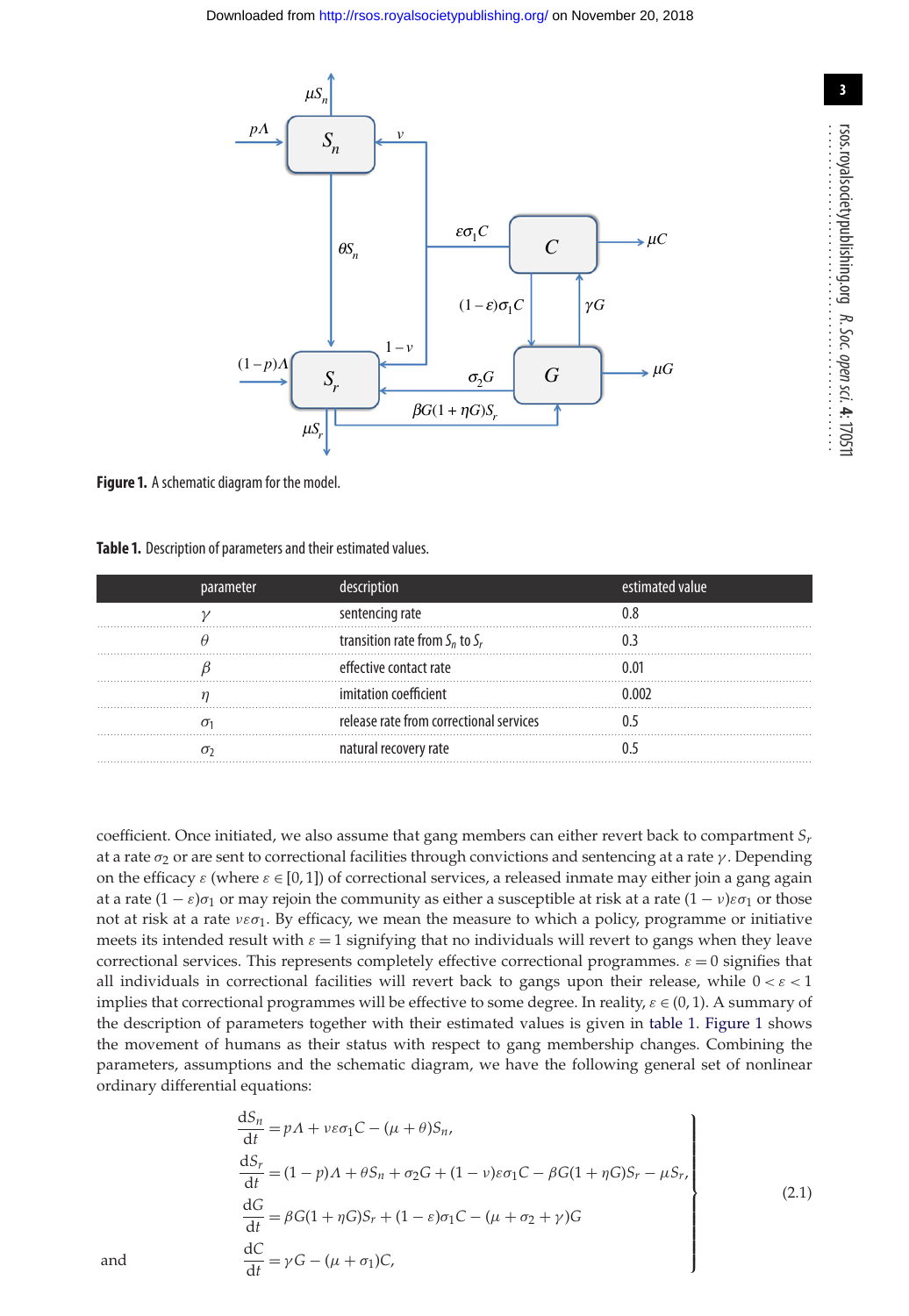**4**

with the initial conditions:

$$
S_n(0) = S_{n0} > 0, \quad S_r(0) = S_{r0} > 0, \quad G(0) = G_0 \ge 0, \quad C(0) = C_0 \ge 0,
$$

where we assume that all the model parameters are positive. The positivity of the solutions of system (2.1) can easily be established if  $S_{n0} \ge 0$ ,  $S_{r0} \ge 0$ ,  $G_0 \ge 0$ ,  $C_0 \ge 0$ , see for instance [\[20–](#page-12-17)[22\]](#page-12-18).

### 3. Model analysis

### 3.1. Invariant region

It follows from system (2.1) that  $dN/dt = \Lambda - \mu N$ . Then,  $\sup_{t\to\infty} N(t) \leq \Lambda/\mu$ . We can thus study (2.1) in following feasible region

$$
\Gamma = \left\{ (S_n(t), S_r(t), G(t), C(t)) \in \mathbb{R}_+^4 | 0 \le N(t) \le \frac{\Lambda}{\mu} \right\},\
$$

which is positively invariant with respect to system (2.1). This means that our system is well posed and all solutions of system (2.1) with  $(S_{n0}, S_{n0}, G_0, C_0) \in \mathbb{R}^4_+$  remain in  $\Gamma$  for all  $t > 0$ .

#### 3.2. Gang-free equilibrium and the gang reproduction number

The model has a gang-free equilibrium given by

$$
\mathcal{G}^{0} = (S_{n}^{0}, S_{r}^{0}, G^{0}, C^{0}) = \left(\frac{p\Lambda}{\mu + \theta}, \frac{\Lambda(\theta + \mu(1 - p))}{\mu(\theta + \mu)}, 0, 0\right),
$$

a scenario depicting a gang-free state in the community or society. The gang reproduction number  $\mathcal{R}_g$ of the model, is defined herein in the gang membership context as the average number of people that each single gang member will initiate to a gang during his/her membership in a wholly susceptible population. This threshold quantity is analogous to the basic reproduction number in mathematical epidemiology described in [\[23,](#page-12-19)[24\]](#page-12-20). Usually,  $R_g < 1$  implies that gangs will decline, whereas  $R_g > 1$ implies that gangs will persist within a community and  $R_g = 1$  requires further investigation. The determination of  $\mathcal{R}_{g}$  is done using the next generation matrix approach [\[24\]](#page-12-20). This method has been explored in many papers [\[25](#page-12-21)[–29\]](#page-12-22). Driessche & Watmough [\[24\]](#page-12-20) describe the following method to determine the reproduction number:

Let  $x = (x_1, x_2, \dots, x_n)^t$ , with each  $x_i \ge 0$ , be the number of individuals in each compartment. Denote *m* to be the number of compartments corresponding to infected individuals where the epidemiological interpretation of the model determines between infected and uninfected compartments. More than one interpretation is possible for some models. Define **X***s* to be the set of all disease free states given by

$$
X_s = \{x \geq 0 \mid x_i = 0, \ i = 1, 2, \ldots, m\}.
$$

Let  $\mathcal{F}_i(x)$  be the rate of appearance of new infections in compartment *i*,  $\mathcal{V}_i^+(x)$  be the rate of transfer of individuals into compartment *i* by all other means, and  $V_i^-(x)$  be the rate of transfer of individuals out of compartment *i*. It is assumed that each function is continuously differentiable at least twice in each variable. Consider the disease transmission model with non-negative initial conditions given by

$$
\frac{dx_i}{dt} = f_i(x) = \mathcal{F}_i(x) - \mathcal{V}_i(x), \quad 1 \le i \le n,
$$
\n(3.1)

where  $V_i = V_i^- - V_i^+$ . If  $x_0$  is a disease free equilibrium of (3.1) and  $f_i(x)$  satisfies assumptions (A1)–(A5) given in Driessche & Watmough [\[24\]](#page-12-20), then the reproduction number of (3.1) is the spectral radius of the next generation matrix *FV*−<sup>1</sup> where

$$
F = \left[\frac{\partial \mathcal{F}_i(x_0)}{\partial x_j}\right] \quad \text{and} \quad V = \left[\frac{\partial \mathcal{V}_i(x_0)}{\partial x_j}\right] \quad \text{with } 1 \le i, j \le m,
$$

where *F* is non-negative and *V* is a non-singular *M*-matrix. Using this method we have

$$
\mathcal{F} = \begin{bmatrix} \beta G S_r (1 + \eta G) \\ 0 \\ 0 \\ 0 \end{bmatrix} \text{ and } \mathcal{V} = \begin{bmatrix} (\mu + \sigma_2 + \gamma) G - (1 - \varepsilon) \sigma_1 C \\ (\mu + \sigma_1) C - \gamma G \\ (\mu + \theta) S_n - p \Lambda - \nu \varepsilon \sigma_1 C \\ \beta G (1 + \eta G) S_r + \mu S_r (1 - p) - \Lambda - \theta S_n - \sigma_2 G - (1 - \nu) \varepsilon \sigma_1 C \end{bmatrix}.
$$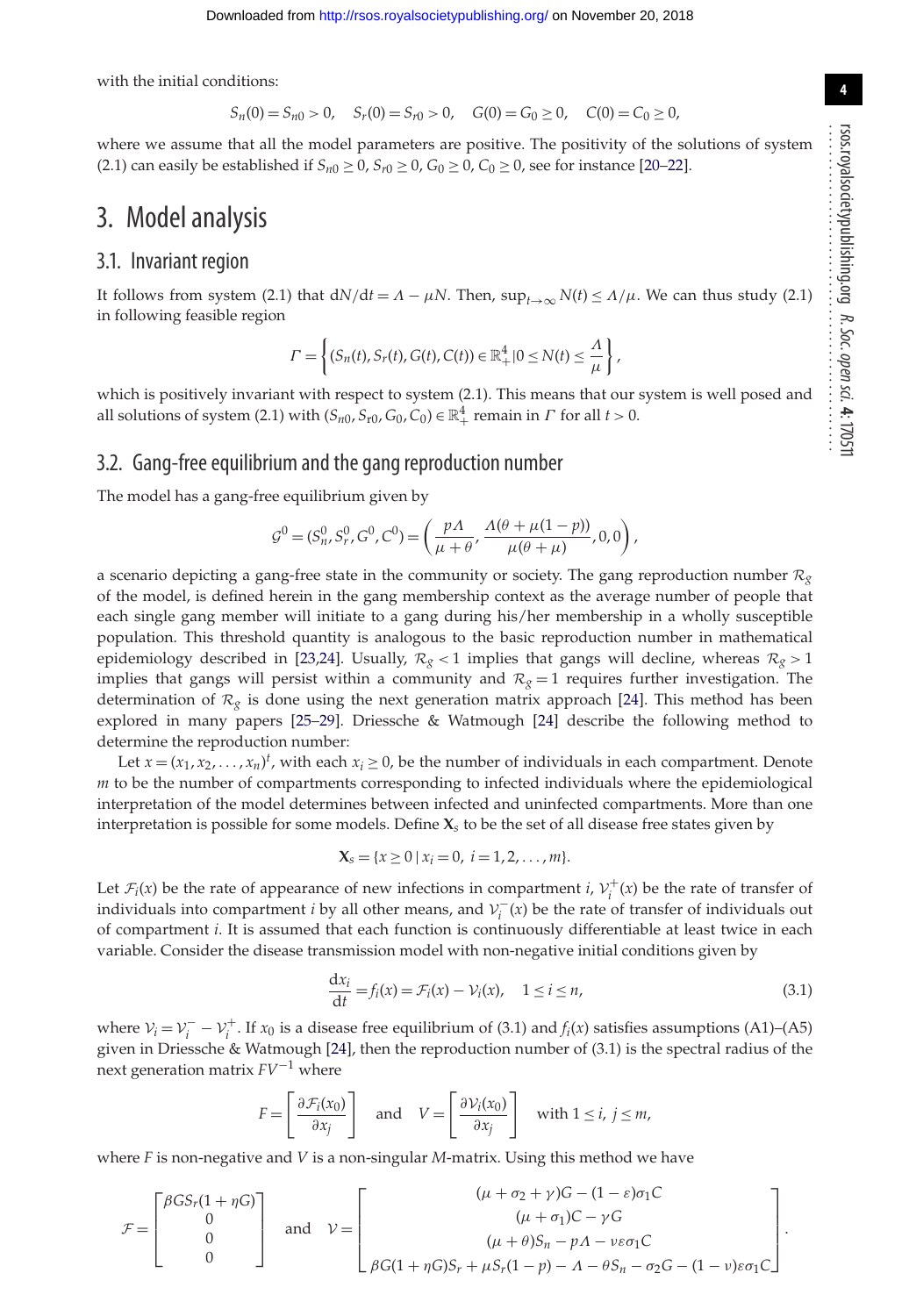The gang members' compartments are *G* and *C*, giving *m* = 2. Then

$$
F = \begin{bmatrix} \frac{\beta \Lambda(\theta + \mu(1 - p))}{\mu(\theta + \mu)} & 0\\ 0 & 0 \end{bmatrix} \text{ and } V = \begin{bmatrix} (\mu + \sigma_2 + \gamma) & -(1 - \varepsilon)\sigma_1\\ -\gamma & (\mu + \sigma_1) \end{bmatrix}
$$

giving

$$
\mathcal{R}_{g} = \frac{\beta \Lambda(\mu + \sigma_{1})(\theta + \mu(1 - p))}{\mu(\theta + \mu)(\mu(\gamma + \mu + \sigma_{2}) + \sigma_{1}(\gamma \varepsilon + \mu + \sigma_{2}))}.
$$
\n(3.2)

### 3.3. Sensitivity analysis

We examine which model parameter has the greatest effect on the value of the gang reproduction number  $\mathcal{R}_{g}$ . Determining these parameters is useful in reducing the recruitment of new gang members given that  $R_g$  is directly related to gang initiation. Following Chitnis *et al.* [\[30\]](#page-13-0), we calculate the sensitivity indices of the gang reproduction number  $\mathcal{R}_{g}$ , to the parameters in the model. These indices indicate how sensitive  $\mathcal{R}_{g}$  is to a change in each parameter, in other words, this tells us how crucial each parameter is to gang initiation. Since there are usually errors in data collection and presumed parameter values, sensitivity analysis is commonly used to determine the robustness of model predictions to parameter values [\[30\]](#page-13-0). Sensitivity indices allow us to measure the relative change in a state variable when a parameter changes. The normalized forward sensitivity index (NFSI) of the gang reproduction number  $\mathcal{R}_g$  to a parameter is the relative change in the variable  $\mathcal{R}_g$  to the relative change in a given parameter. A directly proportional normalized sensitivity index indicates that an increase/decrease in the parameter value brings about an increase/decrease, respectively, in the value of  $R<sub>g</sub>$ , whereas, an inversely proportional normalized sensitivity index indicates that an increase in the parameter value brings about a decrease in the value of  $R_g$ . When  $R_g$  is a differentiable function with respect to each of its parameters, then the sensitivity index may be alternatively defined using partial derivatives as follows.

**Definition 3.1.** Let  $\mathcal{R}_g : V \to W$  and  $\mathcal{R}_g \in C^1(V)$ , where  $V, W \subseteq \mathbb{R}^+$ . Then, for every parameter  $q \in V$ , the NFSI of  $\mathcal{R}_{g}$  is defined as:

$$
\Upsilon_q^{\mathcal{R}_g} = \frac{\partial \mathcal{R}_g}{\partial q} \times \frac{q}{\mathcal{R}_g}.\tag{3.3}
$$

Using an explicit formula for  $\mathcal{R}_g$  (3.2) and definition 3.1, the sensitivity indices of  $\mathcal{R}_g$  with respect to each of its parameters are calculated. Recall that  $\mu$  is the natural death rate. Thus, the sensitivity index of  $\mathcal{R}_{g}$  with respect to  $\mu$  has been omitted because it is clear that increase in this rate is neither ethical nor practical.

$$
\gamma_{\beta}^{\kappa_{g}} = 1,
$$
\n
$$
\gamma_{\alpha}^{\kappa_{g}} = 1,
$$
\n
$$
\gamma_{\alpha}^{\kappa_{g}} = \frac{\gamma \mu \sigma_{1}(1-\varepsilon)}{(\mu + \sigma_{1})(\mu(\gamma + \mu + \sigma_{2}) + \sigma_{1}(\gamma \varepsilon + \mu + \sigma_{2}))},
$$
\n
$$
\gamma_{\sigma_{2}}^{\kappa_{g}} = -\frac{\sigma_{2}(\mu + \sigma_{1})}{\mu(\gamma + \mu + \sigma_{2}) + \sigma_{1}(\gamma \varepsilon + \mu + \sigma_{2})},
$$
\n
$$
\gamma_{\beta}^{\kappa_{g}} = \frac{\theta \mu p}{(\theta + \mu)(\theta + \mu(1-p))},
$$
\n
$$
\gamma_{p}^{\kappa_{g}} = -\frac{\mu p}{\theta + \mu(1-p)},
$$
\n
$$
\gamma_{\gamma}^{\kappa_{g}} = -\frac{\gamma(\mu + \sigma_{1}\varepsilon)}{\mu(\gamma + \mu + \sigma_{2}) + \sigma_{1}(\gamma \varepsilon + \mu + \sigma_{2})},
$$
\nand\n
$$
\gamma_{\varepsilon}^{\kappa_{g}} = -\frac{\gamma \sigma_{1}\varepsilon}{\mu(\gamma + \mu + \sigma_{2}) + \sigma_{1}(\gamma \varepsilon + \mu + \sigma_{2})}.
$$

From the calculations here we see that  $R_g$  is most sensitive to changes in the values of  $\beta$  and  $\Lambda$ . An increase in either of these results in an increase of the same proportion in *R<sup>g</sup>* and a decrease in either of these will bring about an equivalent decrease in the value of  $\mathcal{R}_g$ ; they are directly proportional. Also,  $\mathcal{R}_g$ has a direct proportional relationship with parameters  $\sigma_1$  and  $\theta$ , however with a proportionally smaller increase or decrease. Parameters  $\sigma_2$ ,  $p$ ,  $\gamma$  and  $\varepsilon$  have an inversely proportional relationship with  $\mathcal{R}_{g}$ ; an increase in any of them will bring about a decrease in  $\mathcal{R}_g$ . This is a reflection that increasing the efficiency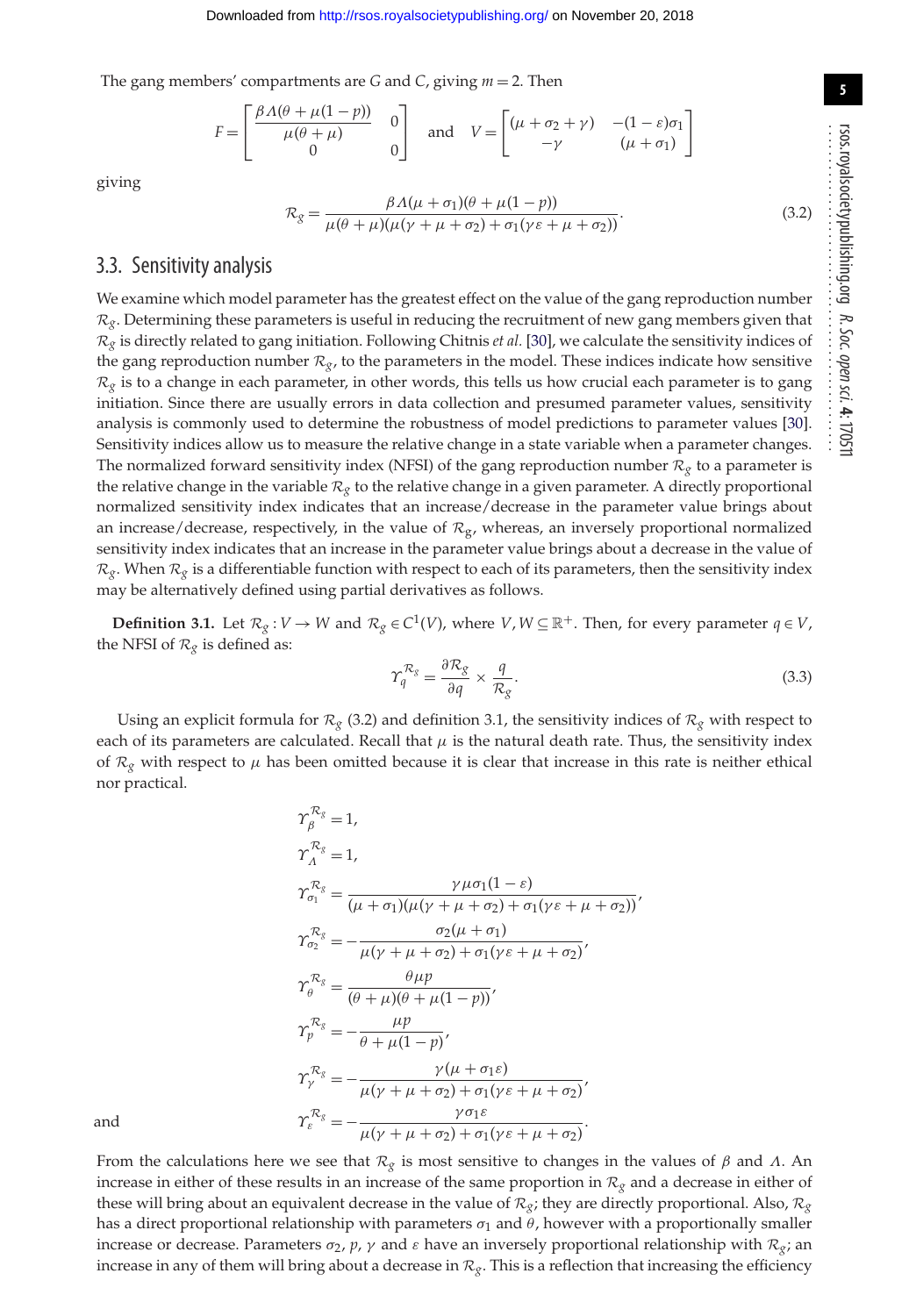of correctional services by administering more restorative and corrective interventions for gang members can be of crucial help in enabling safe transition of offenders back to the community.

To further understand the model reproduction number in the context of gangs, we can deduce the threshold efficacy by setting  $R_g = 1$ . It can easily be established that

$$
\varepsilon^* = \left(\frac{\mu(\mu + \gamma + \sigma_2) + \sigma_1(\mu + \sigma_2)}{\gamma \sigma_1}\right) (\mathcal{R}_0 - 1),
$$

where

$$
\mathcal{R}_0 = \frac{\beta \Lambda(\mu + \sigma_1)(\theta + \mu(1 - p))}{\mu(\theta + \mu)(\mu(\gamma + \mu + \sigma_2) + \sigma_1(\mu + \sigma_2))},
$$
\n(3.4)

is the basic reproduction number, the value of  $\mathcal{R}_g$  in the absence of correctional services i.e  $\varepsilon = 0$ . In the absence of correctional services (obtained by setting  $\varepsilon = 0$ ), the model assumes that there is no rehabilitative correction and individuals released from correctional facilities go back into gangs. An efficacy of  $\varepsilon = 0$  depicts totally dysfunctional correctional services, while  $\varepsilon = 1$  signifies that correctional services will be 100% effective. A high value of the efficacy of correctional services in any given population impacts the reproduction number over time. The question then is: what is the threshold efficacy necessary for the reduction of the reproduction number to below one? Absence of correctional services here means that jails do not act as rehabilitation and correctional facilities. So gangs can be contained or eradicated if the efficacy of correctional services is maintained above  $\varepsilon^*$ . This clearly shows the need to have restorative and corrective prisons for gang members. Some corrective interventions include skilling, counselling and education of inmates. Research has shown that offenders who undergo programmes such as the provision of education, employment and other correctional programmes (e.g. substance abuse, violence prevention, sexual offending prevention, family violence prevention), at the most appropriate time in the offender's sentence, contributes to safe transition to the community. Education programmes in custodial settings are known to decrease recidivism [\[3\]](#page-12-2).

### 3.4. Local stability of the gang-free steady state

We shall now prove the local stability of the gang-free equilibrium point  $G^0$  whenever the gang reproduction number  $\mathcal{R}_g$  is less than unity.

**Theorem 3.2.** *The gang-free equilibrium point*  $G^0$  *is locally asymptotically stable if*  $R_g < 1$  *and unstable otherwise.*

*Proof.* The Jacobian matrix evaluated at *<sup>G</sup>*<sup>0</sup> is

$$
J(G^{0}) = \begin{pmatrix} -\theta - \mu & 0 & 0 & \varepsilon \nu \sigma_{1} \\ \theta & -\mu & \sigma_{2} - \beta S_{r}^{0} & \varepsilon (1 - \nu) \sigma_{1} \\ 0 & 0 & \beta S_{r}^{0} - (\mu + \gamma + \sigma_{2}) & (1 - \varepsilon) \sigma_{1} \\ 0 & 0 & \gamma & -(\mu + \sigma_{1}) \end{pmatrix}.
$$

The eigenvalues are given by  $\lambda_1 = -(\mu + \theta)$ ,  $\lambda_2 = -\mu$  and the solution of

$$
\begin{vmatrix} \beta S_r^0 - Q_1 - \lambda & (1 - \varepsilon)\sigma_1 \\ \gamma & -Q_2 - \lambda \end{vmatrix} = 0.
$$

This gives

$$
\lambda^{2} + (Q_{1} + Q_{2} - \beta S_{r}^{0})\lambda + (\mu Q_{2} + \sigma Q_{3})(1 - R_{g}) = 0,
$$

where  $Q_1 = \mu + \sigma_1$ ,  $Q_2 = \mu + \gamma + \sigma_2$  and  $Q_3 = \gamma \varepsilon + \mu + \sigma_2$ . We note that when  $\mathcal{R}_{\chi} < 1$ , then the remaining eigenvalues will be both negative. This completes the proof.

**6**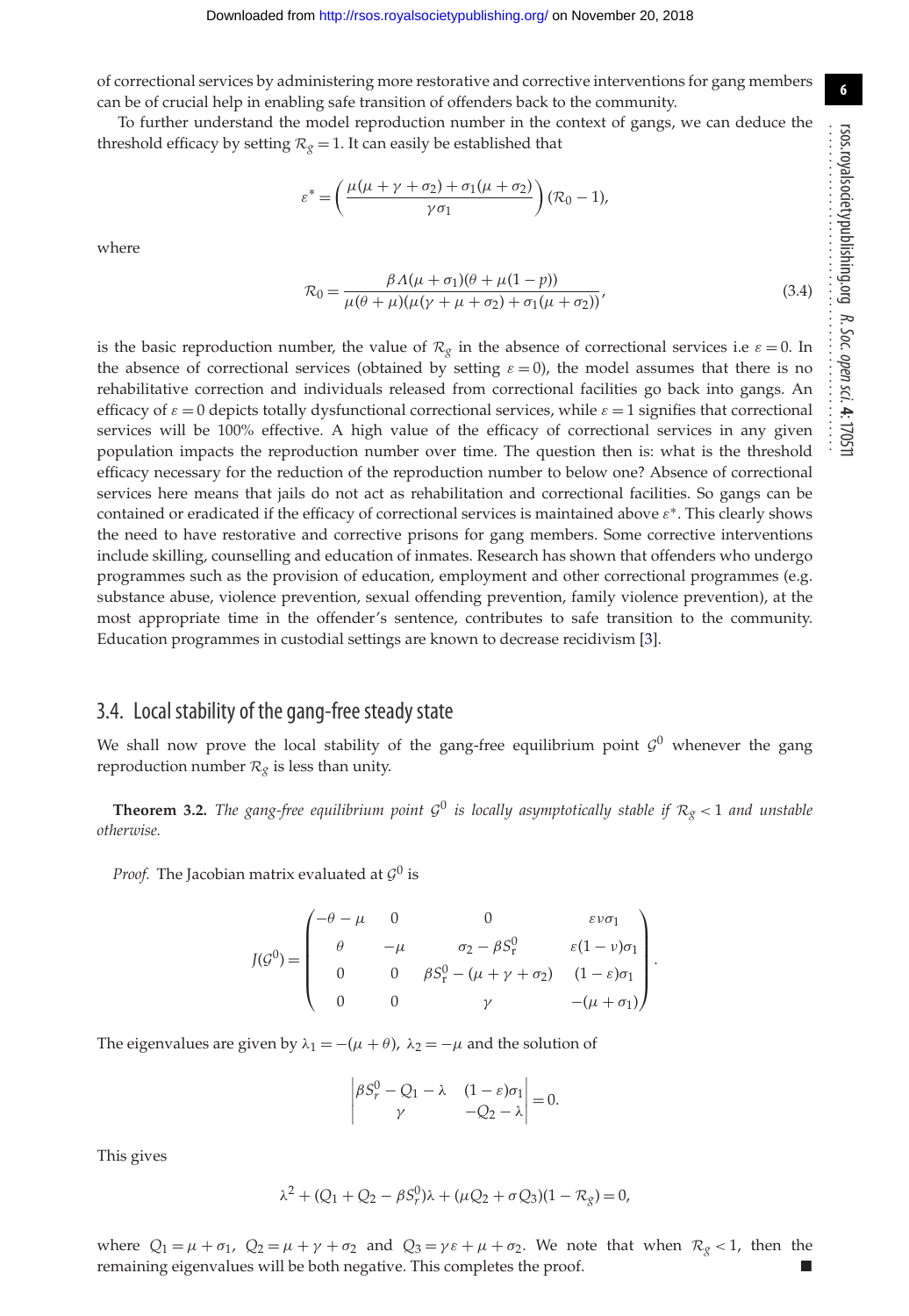### 3.5. Gang-persistent equilibrium

In this section, we determine the gang-persistent equilibrium point denoted by  $G^* = (S^*_{n}, S^*_{r}, G^*, C^*).$ The gang-persistent equilibrium always satisfies

$$
0 = pA + v\varepsilon\sigma_1 C^* - (\mu + \theta)S_n^*,
$$
  
\n
$$
0 = (1 - p)A + \theta S_n^* + \sigma_2 G^* + (1 - v)\varepsilon\sigma_1 C^* - \beta G^*(1 + \eta G^*)S_r^* - \mu S_r^*,
$$
  
\n
$$
0 = \beta G^*(1 + \eta G^*)S_r^* + (1 - \varepsilon)\sigma_1 C^* - (\mu + \sigma_2 + \gamma)G^*
$$
  
\nand  
\n
$$
0 = \gamma G^* - (\mu + \sigma_1)C^*.
$$
\n(3.5)

From the last equation of (3.5), we have that

$$
C^* = \frac{\gamma G^*}{\mu + \sigma_1}.\tag{3.6}
$$

Substituting equation (3.6) into the first and third equation of (3.5) leads to

$$
S_n^* = \frac{\sigma_1(\gamma G^* \nu \varepsilon + \Lambda p) + \Lambda \mu p}{(\theta + \mu)(\mu + \sigma_1)} \quad \text{and} \quad S_r^* = \frac{\mu(\gamma + \mu + \sigma_2) + \sigma_1(\gamma \varepsilon + \mu + \sigma_2)}{\beta(\eta G^* + 1)(\mu + \sigma_1)}.
$$
 (3.7)

Substituting equations (3.6) and (3.7) into the second equation of (3.5) leads to the following quadratic equation in terms of *G*<sup>∗</sup>

$$
aG^{*2} + bG^* + c = 0,\t\t(3.8)
$$

where

$$
a = -\beta \eta \mu ((\gamma + \mu)(\theta + \mu) + \sigma_1(\gamma \nu \varepsilon + \theta + \mu)),
$$
  
\n
$$
b = \beta (\eta \Lambda(\theta + \mu(1 - \mu))(\mu + \sigma_1) - \mu(\mu + \gamma)(\mu + \theta) - \mu \sigma_1(\gamma \nu \varepsilon + \theta + \mu))
$$
  
\nand  
\n
$$
c = \mu(\theta + \mu)(\mu(\gamma + \mu + \sigma_2) + \sigma_1(\gamma \varepsilon + \mu + \sigma_2))(\mathcal{R}_{g} - 1).
$$

Define now the following quantities

$$
\eta^* = \frac{\mu(\mu + \gamma)(\mu + \theta) + \mu\sigma_1(\gamma v \varepsilon + \theta + \mu)}{\Lambda(\theta + \mu(1 - p))(\mu + \sigma_1)}\n\left.\n\begin{matrix}\n\frac{\beta(\eta \Lambda(\theta + \mu(1 - p))(\mu + \sigma_1))}{\mu + \sigma_1} & \frac{\beta(\eta \Lambda(\theta + \mu(1 - p))(\mu + \sigma_1) - \mu(\mu + \gamma)(\mu + \theta) - \mu\sigma_1(\gamma v \varepsilon + \theta + \mu))^2}{\mu + \sigma_1(\gamma v \varepsilon + \theta + \mu)(\mu + \mu + \sigma_2) + \sigma_1(\gamma \varepsilon + \mu + \sigma_2)}\n\end{matrix}\n\right\}
$$
\n(3.9)

and *<sup>R</sup>*<sup>∗</sup>

For the gang-persistent equilibrium to exist, the solutions of (3.8) must be real and positive. We note

(*G*1)  $a < 0$ , (*G*2)  $b \le 0 \Leftrightarrow \eta \le \eta^*$  and  $b > 0 \Leftrightarrow \eta > \eta^*$ , (G3)  $c \leq 0 \Leftrightarrow \mathcal{R}_{g} \leq 1$  and  $c > 0 \Leftrightarrow \mathcal{R}_{g} > 1$ .

Since  $a \neq 0$ , equation (3.8) is a quadratic equation with respect to  $G^*$ . Let the discriminant of (3.8) be denoted by  $\Delta$ , so that

$$
\Delta = \mathcal{R}_{g}^{*} + \mathcal{R}_{g} - 1. \tag{3.10}
$$

Solving (3.10) for  $\Delta = 0$  in terms of  $\mathcal{R}_{g}$ , we get

$$
\mathcal{R}_{g} = 1 - \mathcal{R}_{g}^{*}.\tag{3.11}
$$

We clearly note the following relations:

$$
\Delta > 0 \iff \mathcal{R}_g > 1 - \mathcal{R}_{g'}^* \quad \Delta < 0 \iff \mathcal{R}_g < 1 - \mathcal{R}_g^*.
$$

Equation (3.8) has real roots provided  $\Delta \geq 0$ . We thus have the following results on existence of the gang-persistent equilibrium.

**Theorem 3.3.** *The following results hold.*

(H1) Let  $\eta = 0$ . Then, system (2.1) has a unique gang-persistent equilibrium when  $\mathcal{R}_g > 1$ . (H2) *Let* η > 0; *system* (2.1) *has*

(i) *a unique gang-persistent equilibrium when*  $\eta > \eta^*$  *and*  $\mathcal{R}_{g} > 1$ *;* 

(ii) *a unique gang-persistent equilibrium when*  $\eta < \eta^*$  *and*  $\mathcal{R}_{g} \geq 1$ *;*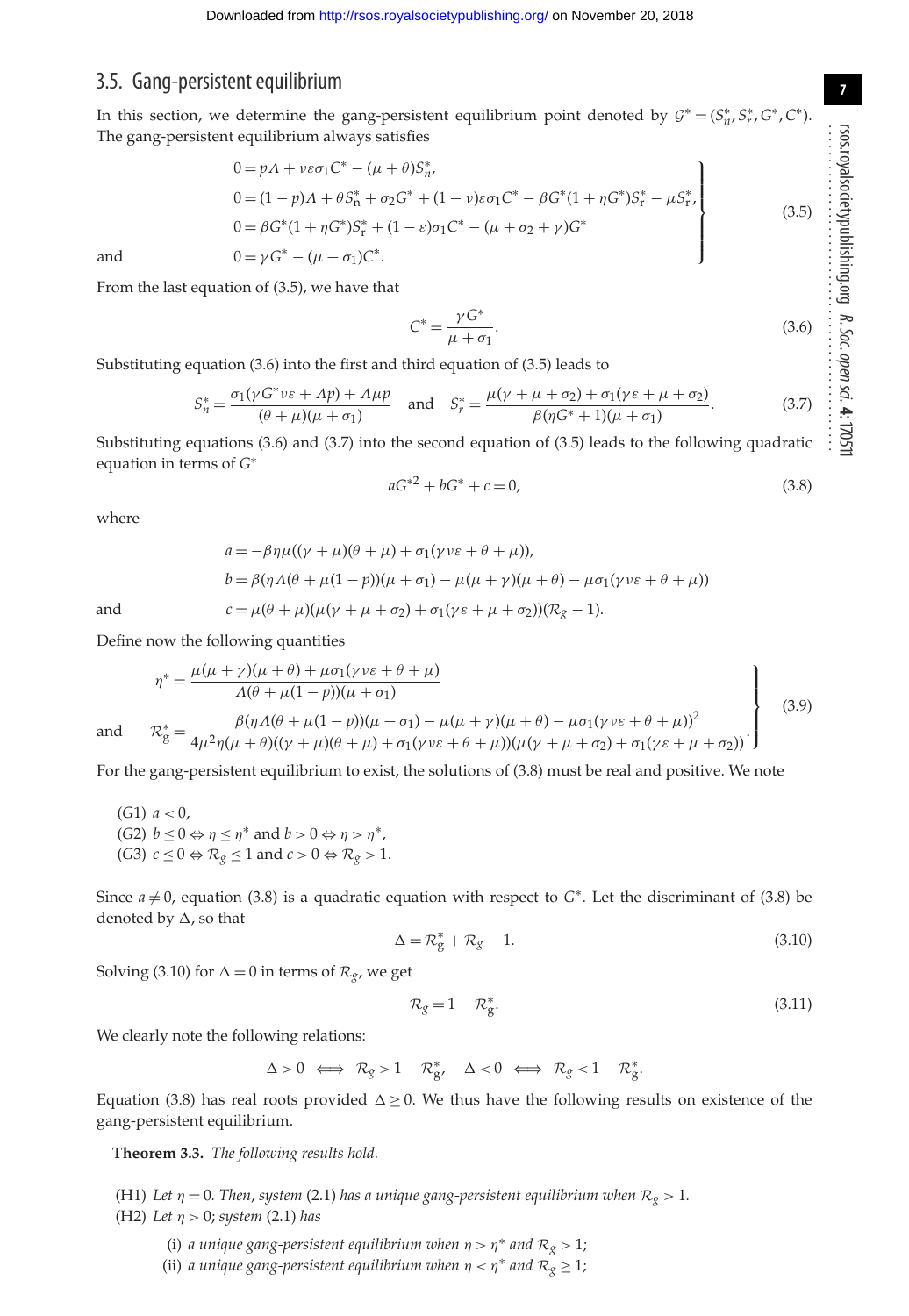$$
1 - R_g^* < R_g < 1 \text{ where } G_1^* = \left(-b + \sqrt{b^2 - 4ac}\right) / 2a \text{ and } G_2^* = \left(-b - \sqrt{b^2 - 4ac}\right) / 2a;
$$

(iv) *no gang-persistent equilibria when*  $\eta > \eta^*$  *and*  $\mathcal{R}^{'}_g < 1 - \mathcal{R}^*_g$ *; and* 

(v) *no gang-persistent equilibria when*  $\eta < \eta^*$  *and*  $\mathcal{R}_{g} < 1$ *.* 

Epidemiologically, a backward bifurcation entails that it is not enough to only reduce the basic reproductive number to less than 1 to eliminate a disease. On most part there are two distinct bifurcations at  $\mathcal{R}_0 = 1$  namely; forward (supercritical) and backward (subcritical). A backward bifurcation happens when  $\mathcal{R}_0$  is less than unity, a small positive unstable equilibrium appears while the disease-free equilibrium and a larger positive equilibrium are locally asymptotically stable. On the other hand, a forward bifurcation happens when  $\mathcal{R}_0$  crosses unity from below, a small positive asymptotically stable equilibrium appears and the disease-free equilibrium looses its stability [\[31\]](#page-13-1). The phenomenon of backward bifurcation was first found in epidemiological models by Huang *et al.* [\[32\]](#page-13-2). Studies supporting backward bifurcations include those in [\[33–](#page-13-3)[37\]](#page-13-4).

From theorem 3.3, we observe that if  $\eta = 0$ , then system (2.1) has a unique gang-persistent equilibrium when  $R_g > 1$ . For this case, the bifurcation at  $R_g = 1$  is forward. However, if  $\eta > 0$ , system (2.1) has two different gang-persistent equilibria when  $\eta > \eta^*$  and  $1 - R_g^* < R_g < 1$ . Hence, system (2.1) has a backward bifurcation at  $R_g = 1$  from the gang-free equilibrium to two gang-persistent equilibria. To conclude, we now show existence of backward bifurcation.

### 3.6. Backward bifurcation

Conditions for the existence of backward bifurcation follow from Theorem 4.1 proved in [\[31\]](#page-13-1). We deliberately avoid rewriting the theorem and focus on its application. Let us make the following change of variables:  $S_n = x_1$ ,  $S_r = x_2$ ,  $G = x_3$ ,  $C = x_4$ , so that  $N = \sum_{n=1}^{4} x_n$ . We now use the vector notation  $X = (x_1, x_2, x_3, x_4)^T$ . Then, model system (2.1) can be written in the form  $dX/dt = F(t, x(t)) = (f_1, f_2, f_3, f_4)^T$ , where

$$
\frac{dx_1}{dt} = pA + v\varepsilon \sigma_1 x_4 - (\mu + \theta)x_1 = f_1,
$$
\n
$$
\frac{dx_2}{dt} = (1 - p)A + \theta x_1 + \sigma_2 x_3 + (1 - v)\varepsilon \sigma_1 x_4 - \beta x_3 (1 + \eta x_3)x_2 - \mu x_2 = f_2,
$$
\n
$$
\frac{dx_3}{dt} = \beta x_3 (1 + \eta x_3)x_2 + (1 - \varepsilon)\sigma_1 x_4 - (\mu + \sigma_2 + \gamma)x_3 = f_3
$$
\nand\n
$$
\frac{dx_4}{dt} = \gamma x_3 - (\mu + \sigma_1)x_4 = f_4.
$$
\n(3.12)

Let  $\beta$  be the bifurcation parameter,  $\mathcal{R}_{g} = 1$  corresponds to

$$
\beta = \beta^* = \frac{\mu(\theta + \mu)(\mu(\gamma + \mu + \sigma_2) + \sigma_1(\gamma \varepsilon + \mu + \sigma_2))}{\Lambda(\mu + \sigma_1)(\theta + \mu(1 - p))}.
$$
\n(3.13)

The Jacobian matrix of model system (2.1) at  $\mathcal{G}^0$  when  $\beta = \beta^*$  is given by

$$
J^*(\mathcal{G}^0) = \begin{pmatrix} -(\mu + \theta) & 0 & 0 & \varepsilon \nu \sigma_1 \\ \theta & -\mu & \sigma_2 - \frac{\beta^* \Lambda(\theta + (1 - p)\mu)}{\mu(\theta + \mu)} & \varepsilon (1 - \nu) \sigma_1 \\ 0 & 0 & \frac{\beta^* \Lambda(\theta + (1 - p)\mu)}{\mu(\theta + \mu)} - (\mu + \gamma + \sigma_2) & (1 - \varepsilon) \sigma_1 \\ 0 & 0 & \gamma & -(\mu + \sigma_1). \end{pmatrix}
$$

Model system (3.12), with  $\beta = \beta^*$  has a simple eigenvalue, hence the centre manifold theory can be used to analyse the dynamics of model system (2.1) near  $\beta = \beta^*$ . It can be shown that  $J^*(G^0)$ , has a right eigenvector given by  $w = (w_1, w_2, w_3, w_4)^\text{T}$ , where

$$
w_1 = \gamma \nu \sigma_1 \varepsilon, \qquad w_2 = -(\gamma + \mu)(\theta + \mu) - \sigma_1(\gamma \nu \varepsilon + \theta + \mu),
$$
  
and  

$$
w_3 = (\theta + \mu)(\mu + \sigma_1), \quad w_4 = \gamma(\theta + \mu).
$$
 (3.14)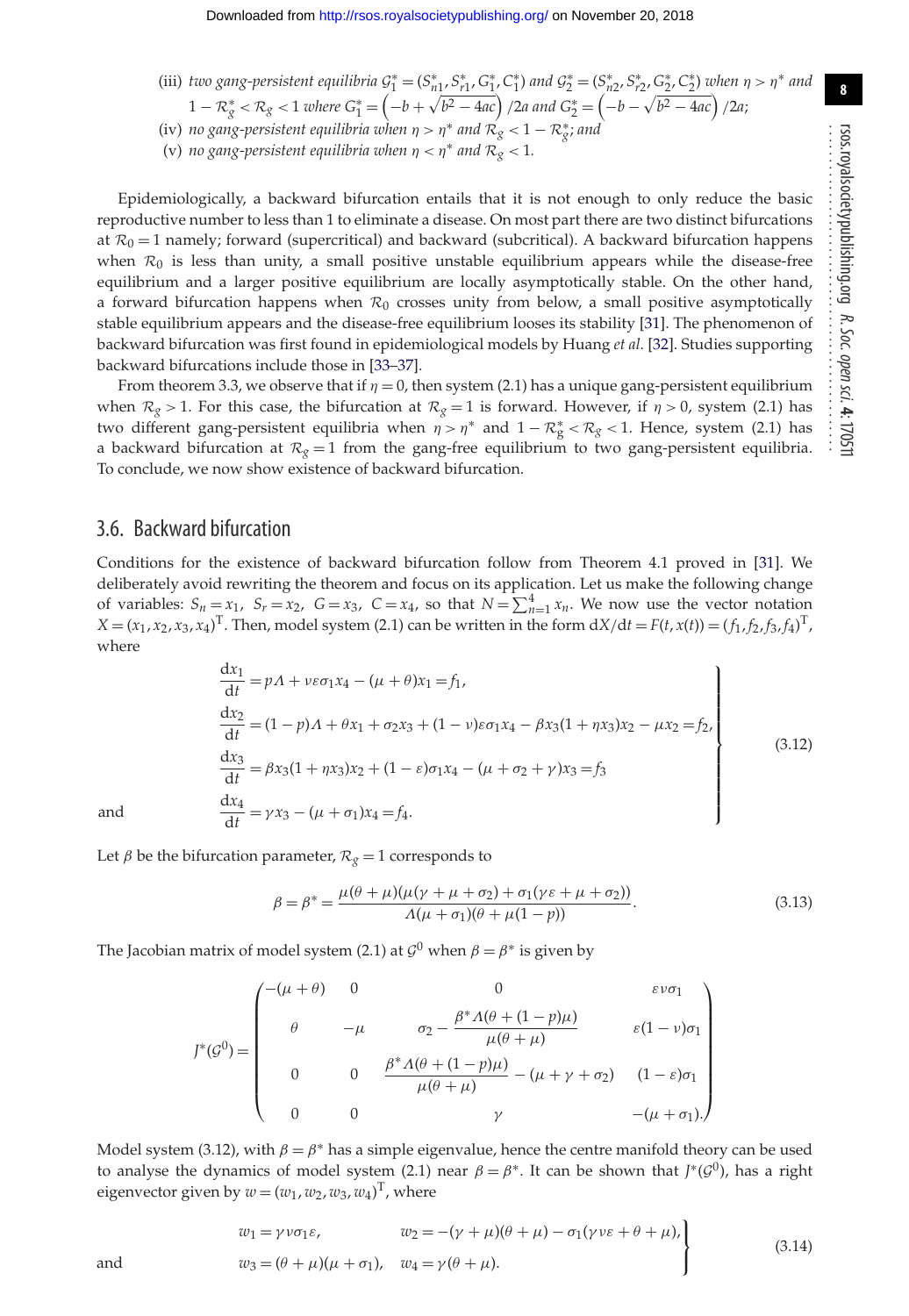<span id="page-8-0"></span>

Figure 2. The figure showing a backward bifurcation. The solid lines denote stable states and the *dotted lines* denote unstable states.

Further, the left eigenvector of *J*<sup>\*</sup>( $G^0$ ), associated with the zero eigenvalue at  $\beta = \beta^*$  is given by  $v =$  $(v_1, v_2, v_3, v_4)^{\mathrm{T}}$ , where

$$
v_1 = v_2 = 0, \quad v_3 = \mu + \sigma_1, \quad v_4 = (1 - \varepsilon)\sigma_1. \tag{3.15}
$$

The computations of **a** and **b** are necessary in order to apply Theorem 4.1 in [\[31\]](#page-13-1). For system (3.12), the associated non-zero partial derivatives of *F* at the gang-free equilibrium are as follows:

$$
\frac{\partial^2 f_2}{\partial x_2 \partial x_3} = \frac{\partial^2 f_2}{\partial x_3 \partial x_2} = -\beta^*, \quad \frac{\partial^2 f_2}{\partial x_3^2} = \frac{-2\eta \Lambda \beta^* (\theta + (1 - p)\mu)}{\mu(\mu + \theta)},
$$

$$
\frac{\partial^2 f_3}{\partial x_2 \partial x_3} = \frac{\partial^2 f_2}{\partial x_3 \partial x_2} = \beta^*, \quad \frac{\partial^2 f_3}{\partial x_3^2} = \frac{2\eta \Lambda \beta^* (\theta + (1 - p)\mu)}{\mu(\mu + \theta)},
$$

$$
\frac{\partial^2 f_2}{\partial x_3 \partial \beta^*} = \frac{-\Lambda (\theta + (1 - p)\mu)}{\mu(\mu + \theta)}, \quad \frac{\partial^2 f_3}{\partial x_3 \partial \beta^*} = \frac{\Lambda (\theta + (1 - p)\mu)}{\mu(\mu + \theta)}.
$$

It thus follows that

$$
\mathbf{a} = v_3 w_2 w_3 \frac{\partial^2 f_3}{\partial x_2 \partial x_3} + v_3 w_3 w_2 \frac{\partial^2 f_3}{\partial x_3 \partial x_2} + v_3 w_3^2 \frac{\partial^2 f_3}{\partial x_3^2}
$$

$$
= \frac{2\Lambda \beta^*}{\mu} (\mu + \theta)(\theta + (1 - p)\mu)(\mu + \sigma_1)^3 (\eta - \eta^*),
$$

where  $\eta^*$  is given in equation (3.9). Note that if  $\eta > \eta^*$  then **a** > 0 and **a** < 0 if  $\eta < \eta^*$ . Lastly,

$$
b = \frac{\Lambda(\mu + \sigma_1)^2(\theta + \mu(1 - p))}{\mu} > 0.
$$

We thus have the following result.

**Theorem 3.4.** *If*  $\eta > \eta^*$ , *then model system* (2.1) *has a backward bifurcation at*  $\mathcal{R}_{\chi} = 1$ *.* 

From the results obtained above, we note that a backward bifurcation occurs at  $\mathcal{R}_g = 1$  if and only if  $\eta > \eta^*$  is satisfied. From this, we can deduce that when the imitation coefficient,  $\eta$  exceeds the critical threshold  $\eta^*$ , then the gang population remains high leading to a backward bifurcation [\(figure 2\)](#page-8-0). We show the existence of a backward bifurcation through numerical example by creating a bifurcation diagram around  $R_g = 1$  [\(figure 2\)](#page-8-0). To draw a bifurcation curve (the graph of *G*<sup>∗</sup> as a function of  $R_g$ ), we fix  $Λ = 0.047$ ;  $μ = 0.02$ ;  $β = 0.3$ ;  $η = 10.0$ ;  $p = 0.4$ ;  $ν = 0.7$ ;  $θ = 0.13$ ;  $γ = 0.5$ ;  $σ<sub>1</sub> = 0.1$ ;  $σ<sub>2</sub> = 0.5$ ;  $ε = 0.5$ . For this case, we have that  $\eta^* = 2.7595$  and  $\mathcal{R}_{g} = 0.8823$ . Generally speaking, in many epidemic models the basic reproduction number,  $\mathcal{R}_0$ , which is the key concept in epidemiology can be decreased below unity to eradicate the disease. However, in our model, this classical  $R_0$ -threshold is not the key to control the spread of gangs within a population. In fact, the existence of backward bifurcation entails that gangs may persist in the population even with values of  $\mathcal{R}_g$  less than unity. Our findings suggest that keeping the imitation coefficient  $\eta$  below a certain threshold  $\eta^*$  is an effective way to avoid backward bifurcation.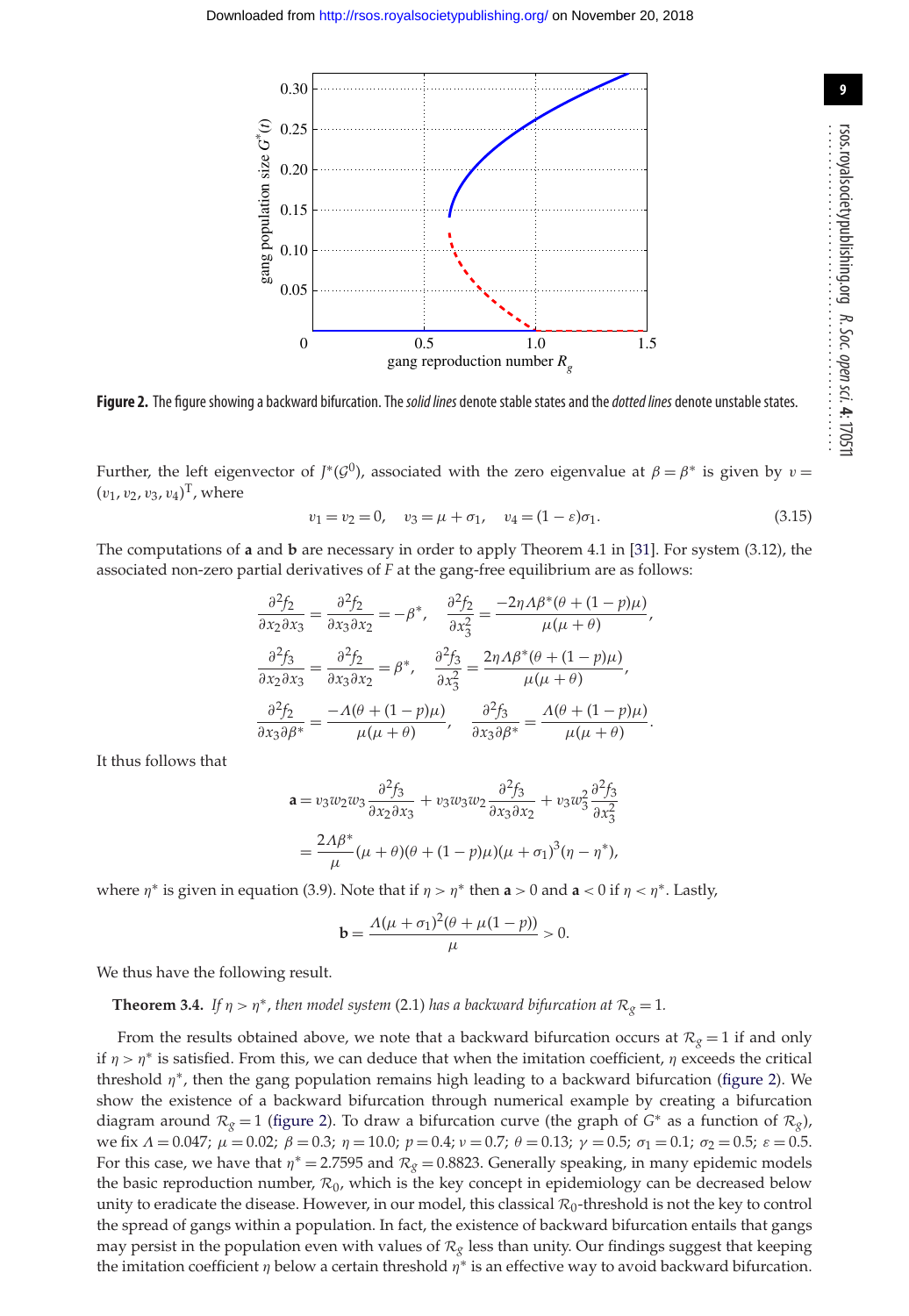<span id="page-9-0"></span>

**Figure 3.** The time series plot showing the state variables at the gang free equilibrium, where the time is in months.

## 4. Numerical simulations and results

The estimation of parameters in any model validation process is a challenging task. We make some hypothetical assumptions for the purpose of illustrating the usefulness of our model in tracking the dynamics of gangs passing through correctional services. Demographic parameters are the easiest to estimate in this instance. For the *per capita* death rate  $\mu$ , we assume that the life expectancy of the human population is 60 years. This value has been the approximation of the life expectancy in South Africa [\[38\]](#page-13-5). This translates into  $\mu = 0.0166$  per year. The recruitment of individuals in the community is linked to the birth rate. The birth rate of South Africa is on average 0.028 [\[39\]](#page-13-6). We thus choose a value for  $\Lambda = 0.028$ . The parameters  $\varepsilon$ ,  $\nu$  and  $p$  all lie in the interval (0, 1). The remaining parameters are estimated since most of them are not available in the literature and are given in [table 1.](#page-2-0)

We begin by illustrating the analytic results in which the gang-free equilibrium  $G^0$  is locally asymptotically stable when  $\mathcal{R}_{g}$  < 1. The results are illustrated in [figure 3.](#page-9-0)

We investigate the impact of the efficacy parameter  $\varepsilon$  on the population levels of gang members. [Figure 4](#page-10-0) shows the effects of increasing  $\varepsilon$  on the number of gang members. We hypothetically start at  $\varepsilon = 0.6$  and observe that increasing  $\varepsilon$  lowers the number of gang members. One can quantify the percentage decrease in the number of gang members when  $\varepsilon$  is increased by 0.1. For instance, an increase of ε for 0.6 to 0.7 reduces the number of gang members by approximately 14%. Of particular importance in the fight against gangsterism is the number of convictions on committed crimes that results in the placement of gang members in correctional services. This has been an issue of considerable concern in South Africa given the existing large variation between the number of committed crimes and the number of convictions, with conviction rates being as low as 10%. In [figure 5,](#page-10-1) we begin by hypothetically setting  $\gamma$  = 0.25 and observe that increasing conviction rates with a functional correctional system can lead to a reduction in the number of gang members. We observe that an increase of  $\gamma$  from 0.25 to 0.3 results in an approximate decrease of gang members by 17%.

Once an individual belongs to a gang, one has a choice of remaining a gang member and risk arrest as a result of gang related crimes or quitting all together. To investigate the choice a gang member has to undertake, we make a contour plot [\(figure 6\)](#page-11-0) to show how the parameters  $\sigma_2$  (the rate

**10**

rsos.royalsocietypublishing.org

R. Soc.

open

sci. **4**: 170511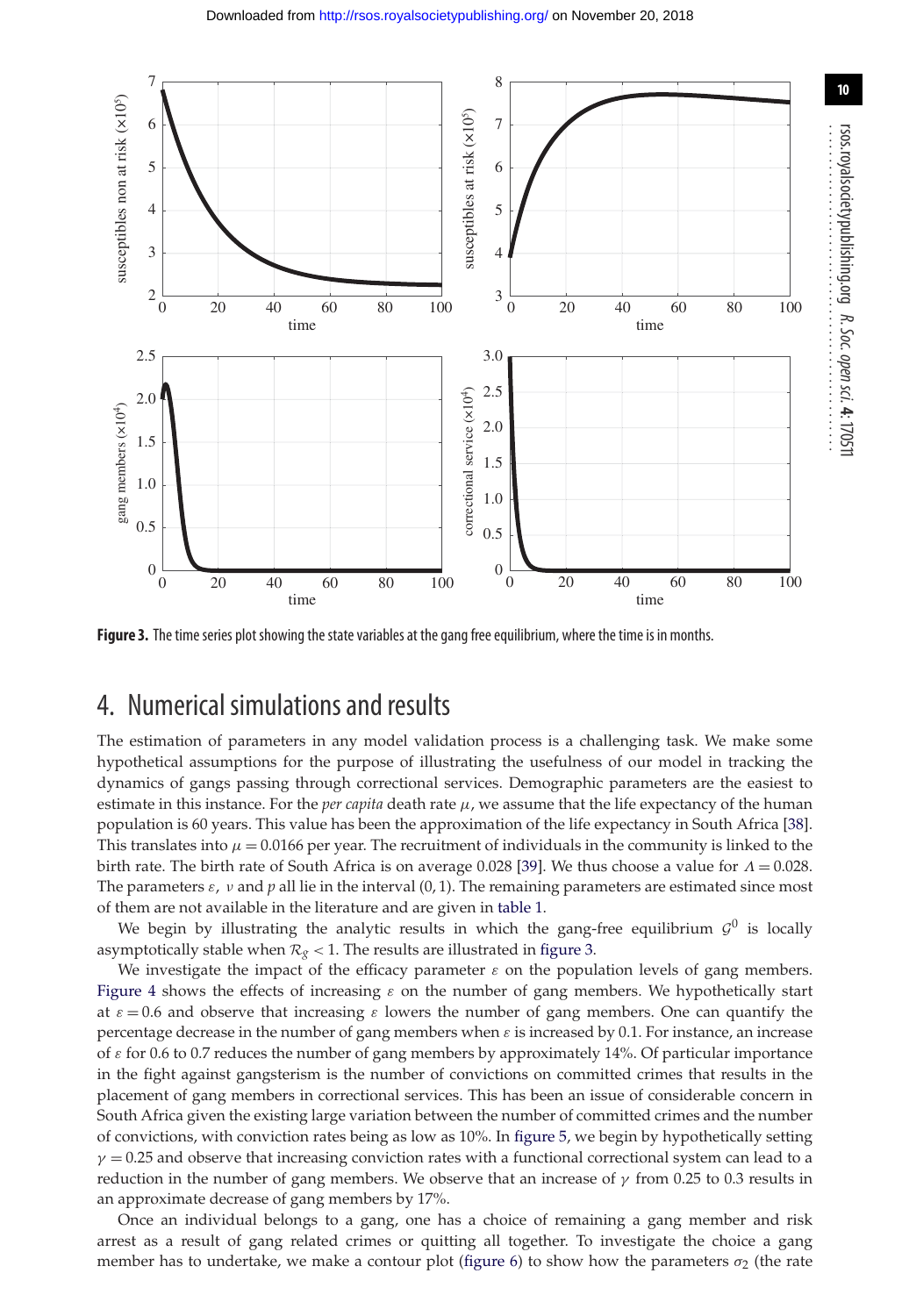<span id="page-10-0"></span>

<span id="page-10-1"></span>**Figure 4.** Impact of varying of  $\varepsilon$  on the prevalence of gang members where the time is in months.



**Figure 5.** Impact of varying of  $\gamma$  on the prevalence of gang members where the time is in months.

of voluntary quitting of gang member) and  $\gamma$  (the rate of convictions and placement in correctional services) affect  $\mathcal{R}_g$ . The results show that increasing  $\sigma_2$  coupled with decreasing  $\gamma$  leads to a decrease in  $\mathcal{R}_g$ . This is of particular importance as it alludes to interventions that are not correctional. In fact, if one quits being a gang member before a conviction, that is, before crimes are committed, then its beneficial to the individual and the community since resources allocated to correctional services are saved.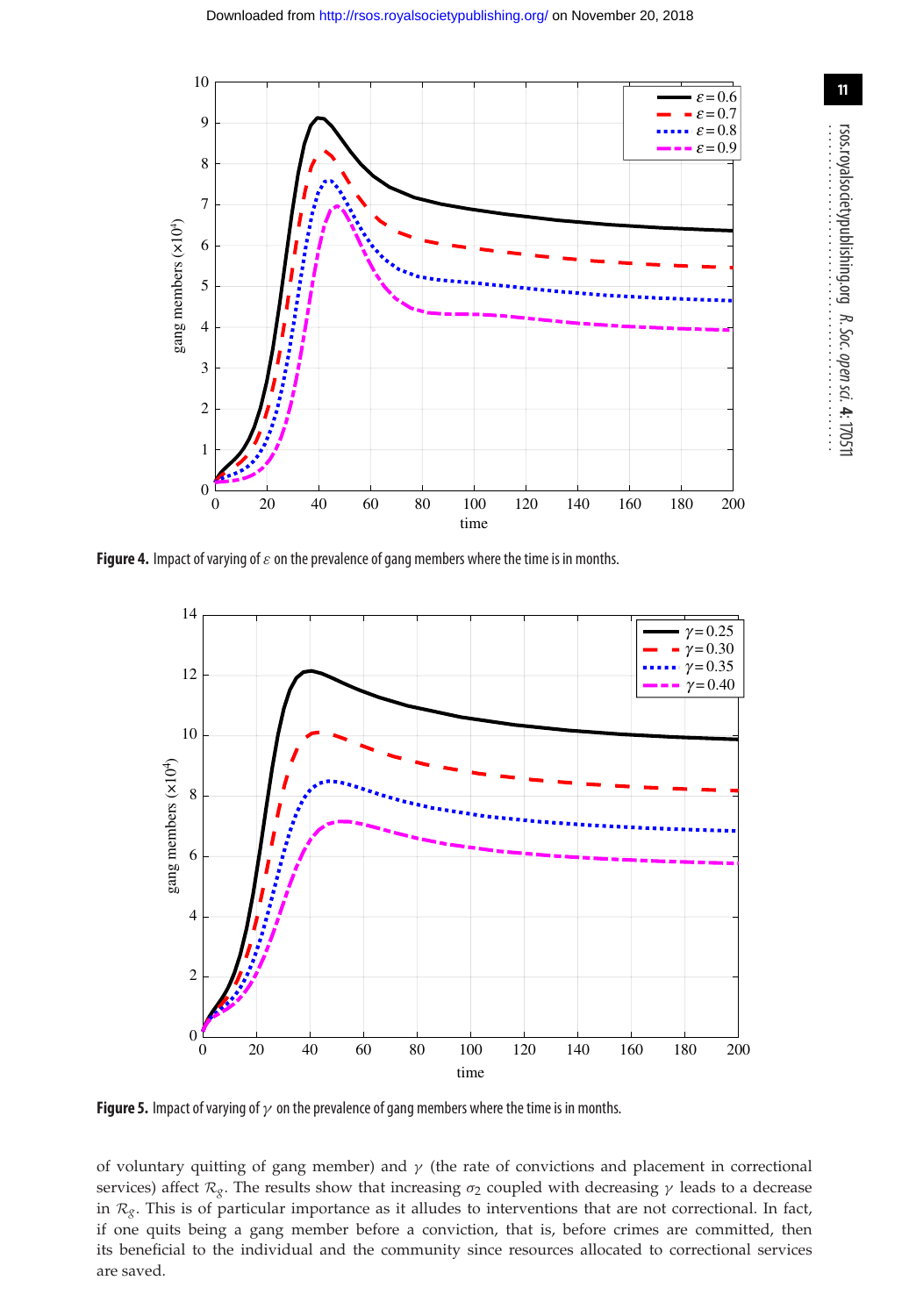<span id="page-11-0"></span>

**Figure 6.** A contour plot to show how parameters  $\sigma_2$  and  $\gamma$  affect  $\mathcal{R}_q$ .

## 5. Conclusion

We developed a simple mathematical model to investigate the role of correctional services on gangs. Principles drawn from the literature of mathematical epidemiology have been used to model how individuals are recruited into gangs and their possible recovery. Initiation into gangs has been assumed to happen through an imitation process in which peer influence is central to joining gangs. The growth and decrease of gang members was driven by the gang reproduction number, *Rg*, as in the case of epidemic models. However, in our model, this classical  $R_g$ -threshold is not the key to control gangs within communities. In fact gangs may persist in the population even with subthreshold values of *Rg*. It was shown to happen, in particular when the value of the imitation coefficient is high enough such that the relation  $\eta > \eta^*$  is satisfied. In the absence of the imitation coefficient, that is, when  $\eta = 0$ , the model in this study will have a unique gang-persistent equilibrium. However, the introduction of the imitation coefficient leads to multiple equilibria and seem to be responsible for interesting dynamical aspects such as the occurrence of a backward bifurcation. This means gangs may persist in the population even with subthreshold values of  $\mathcal{R}_{g}$ . Thus, awareness programmes and/or specific health programmes may be employed to reduce  $\eta$  or, at least, to increase the value of  $\eta^*$ . Our results put into evidence the importance to identify those social processes, as the imitation mechanism, that may facilitate or counteract the spread of gangs within a community of individuals. Some precise knowledge of these mechanisms is in fact essential to develop effective policies that will impede the spread of gangs within a community.

Sensitivity analysis have been performed by evaluating the sensitivity indices of the gang reproduction number,  $\mathcal{R}_{g}$ , to model parameters. Since  $\mathcal{R}_{g}$  is a measure of initial gang membership, these sensitivity indices allow us to determine the relative importance of different parameters in gang initiation. It was observed that  $\mathcal{R}_g$  has a direct proportional relationship with the parameters  $β$ ,  $Λ$ ,  $σ_1$ and  $\theta$ , whereas parameters  $\sigma_2$ ,  $p$ ,  $\gamma$  and  $\varepsilon$  have an inversely proportional relationship with  $\mathcal{R}_g$ . To further understand the role of correctional services on gangs, the threshold efficacy  $\varepsilon^*$  was established. It was observed that gangs can be contained or eradicated if the efficacy of correctional services is maintained above  $\varepsilon^*$ . Thus, it is important to have efficient correctional services in the fight against gangs. We also investigated the role of the efficacy parameter together with other important parameters such as conviction rates and self recovery through graphical plots.

Standard statistical techniques for collecting data on gangs such as household surveys are expensive and should, at best, be carried out every three to five years. Also, reliable gang-related data is elusive. Therefore, mathematical models become useful tools as they allow the extent of the phenomenon to be estimated. While the model presented in this study is theoretical in nature, it presents very useful and practical results that can be of help to policy makers in fighting against gangsterism, gang violence and its related crimes that have ravaged communities. Like in any model development, our model is not without limitations. The model presented in this paper assumes homogeneous mixing which is practically impossible in communities with gangs. In practice, susceptibility varies. This is because of differences in behavioural, social and environmental factors. An individual-based model could be used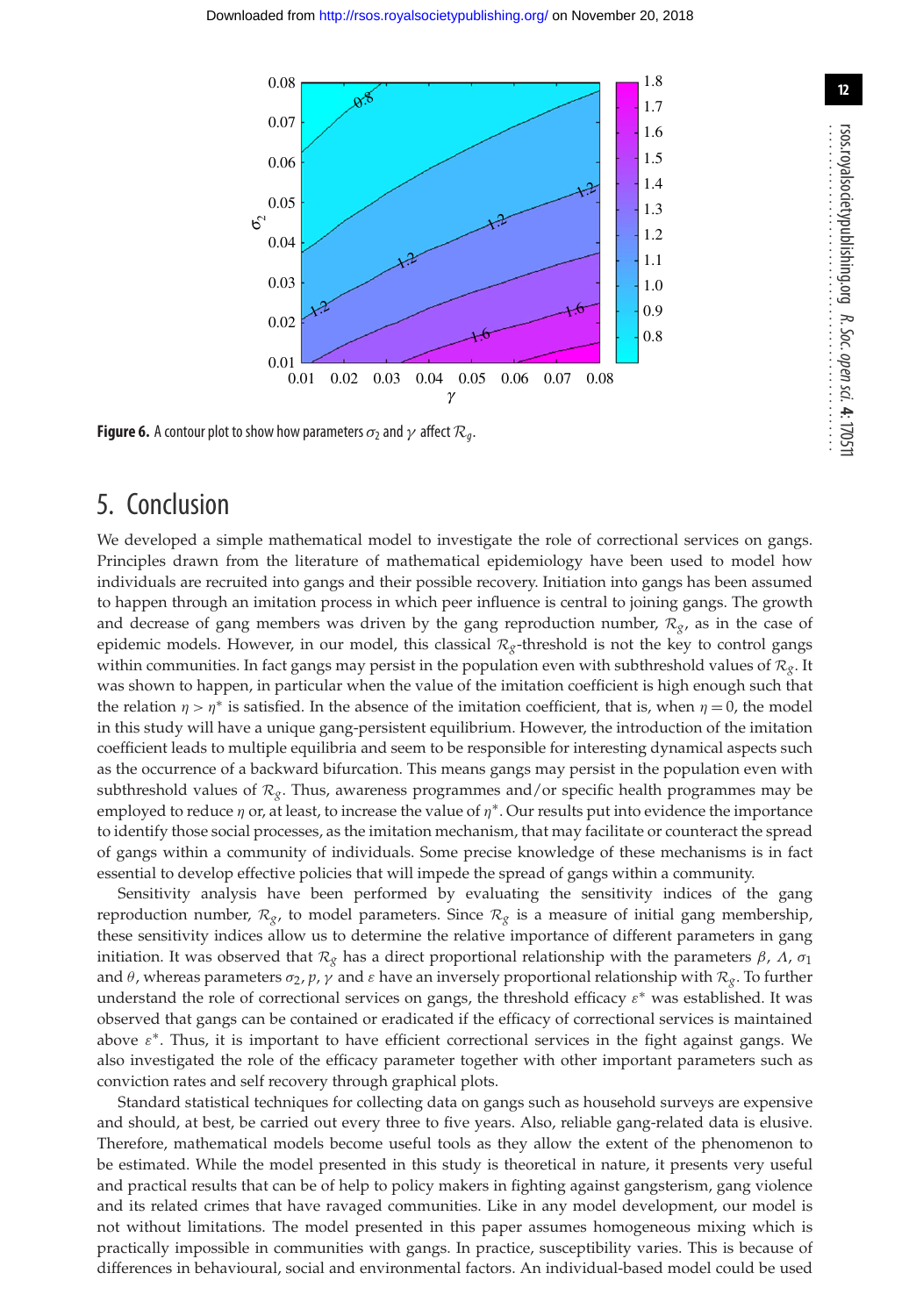to address this problem. Stochastic effects can also be used to model the unpredictability of human behaviour. So inclusion of stochasticity in human behaviour can significantly improve this model. The recruitment of gang members is assumed to be driven by imitation. While this is the major initiation or recruitment driver, there is need to consider self initiation into gangs as a result of forcing circumstances, in particular, poverty. Despite these setbacks, the model presents a unique attempt to link the dynamics of correctional services and gangs mathematically. The model can also be extended by incorporating additional interventions such as behaviour change, policing and media campaigns. Our results in the presence of credible data would play a significant role in quantifying the efficacy of correctional services. In conclusion, we note that modelling gangs and correctional services mathematically raises interesting approaches to investigating the dynamics of complex criminal activities and how they relate to efforts to curb them.

Data accessibility. Estimation of parameters have been stated throughout the body of the paper and included in the reference section. The graphs were produced using the MATLAB software that is available from [https://www.](https://www.mathworks.com/products/matlab.html) [mathworks.com/products/matlab.html.](https://www.mathworks.com/products/matlab.html)

Authors' contributions. F.N. conceived of the study, participated in model formulation and guiding of the model analysis and helped to draft the manuscript. C.P.O. participated in model formulation and some model analysis together with some numerical simulations. J.M. carried out the stability analysis of the model steady states and drafted the manuscript. All authors read and approved the final manuscript.

Competing interests. The authors declare no competing interests.

Funding. F.N. acknowledges the Division of Research and Development of Stellenbosch University for financing the research visit to University of Ghana.

Acknowledgements. The authors acknowledge, with thanks, the support of their respective departments for the production of this manuscript.

# References

- <span id="page-12-0"></span>1. Department of Correctional Services. See [http://](http://www.dcs.gov.za/AboutUs/Programmes.aspx) [www.dcs.gov.za/AboutUs/Programmes.aspx.](http://www.dcs.gov.za/AboutUs/Programmes.aspx)
- <span id="page-12-1"></span>2. McGuire J. 2000 Defining correctional programs, forum on corrections research. See [http://www.](http://www.csc-scc.gc.ca) [csc-scc.gc.ca.](http://www.csc-scc.gc.ca)
- <span id="page-12-2"></span>3. Motiuk LL. 2012 The effectiveness, efficiency and relevancy of correctional programs: a system's perspective. Res. Mater. Ser. 88, 14-21.
- <span id="page-12-3"></span>4. Annual Report South African Police Service/Western Cape. 2012/2013 See [http://www.wcpp.gov.za/](http://www.wcpp.gov.za/sites/default/files/) [sites/default/files/.](http://www.wcpp.gov.za/sites/default/files/)
- <span id="page-12-4"></span>5. Gangsterism. See [http://www.mobieg.co.za/](http://www.mobieg.co.za/articles/gangsterism/) [articles/gangsterism/.](http://www.mobieg.co.za/articles/gangsterism/)
- <span id="page-12-5"></span>The challenge of HIV in prisons. See [http://www.](http://www.hst.org.za) [hst.org.za.](http://www.hst.org.za)
- <span id="page-12-6"></span>7. Brantingham PJ, Tita GE, Short MB, Reid SE. 2012 The ecology of gang territorial boundaries. Criminology**50**, 851–885. [\(doi:10.1111/j.1745-](http://dx.doi.org/doi:10.1111/j.1745-9125.2012.00281.x) [9125.2012.00281.x\)](http://dx.doi.org/doi:10.1111/j.1745-9125.2012.00281.x)
- <span id="page-12-7"></span>8. Nuno JC, Herrero MA, Primicerio M. 2011 A mathematical model of criminal-prone society. Discrete Continuous Dyn. Syst. S **4**, 193–207. [\(doi:10.3934/dcdss.2011.4.193\)](http://dx.doi.org/doi:10.3934/dcdss.2011.4.193)
- <span id="page-12-8"></span>9. Sooknanan J, Bhatt B, Comissiong DMG. 2016 A modified predator-prey model for the interaction of police and gangs.R. Soc. open sci.**3**, 160083. [\(doi:10.1098/rsos.160083\)](http://dx.doi.org/doi:10.1098/rsos.160083)
- <span id="page-12-9"></span>10. Sooknanan J, Bhatt BS, Comissiong DMG. 2013 Catching a gang: a mathematical model of the spread of gangs in a population. Int. J. Pure Appl. Math. **83**, 25–44. [\(doi:10.12732/ijpam.v83i1.4\)](http://dx.doi.org/doi:10.12732/ijpam.v83i1.4)
- <span id="page-12-10"></span>11. Berestycki H, Rodriguez N, Ryzhik L. 2013 Traveling wave solutions in a reaction-diffusion model for criminal activity. Multiscale Model. Simul.**11**, 1097–1126.
- <span id="page-12-11"></span>12. Ormerod P, Mounfield C, Smith L. 2001 Nonlinear modelling of burglary and violent crime in the UK. In Modelling crime and offending: recent

developments in England and Wales, vol. 80 (ed. R Lapthorn Marris). London, UK: Home Office of the Research, Development and Statistics Directorate.

- <span id="page-12-12"></span>13. Patel DM, Simon MA, Taylor RM. 2013 Forum on global violence prevention; Board on global health; Institute of Medicine; National Research Council. Contagion of violence: workshop summary. Washington, DC: National Academies Press.
- <span id="page-12-13"></span>14. Hegemann RA, Smith LM, Barbaro AB, Bertozzi AL, Reid SE, Tita GE. 2011 Geographical influences of an emerging network of gang rivalries. Phys. A Stat. Mech. Appl.**390**, 3894–3914. [\(doi:10.1016/j.physa.](http://dx.doi.org/doi:10.1016/j.physa.2011.05.040) [2011.05.040\)](http://dx.doi.org/doi:10.1016/j.physa.2011.05.040)
- <span id="page-12-14"></span>15. Berenji B, Chou T, D'Orsogna MR. 2014 Recidivism and rehabilitation of criminal offenders: a carrot and stick evolutionary game. PLoS ONE 9, e85531. [\(doi:10.1371/journal.pone.0085531\)](http://dx.doi.org/doi:10.1371/journal.pone.0085531)
- 16. Mansour C, Marceau N, Mongrain S. 2006 Gangs and crime deterrence. J. Law Econ. Organ.**22**, 315–339. [\(doi:10.1093/jleo/ewj015\)](http://dx.doi.org/doi:10.1093/jleo/ewj015)
- 17. Helbing D, Szolnoki A, Perc M, Szabó G. 2010 Punish, but not too hard: how costly punishment spreads in the spatial public goods game. New J. Phys.**12**, 08300[5doi:10.1088/1367-2630/12/8/083005\)](http://dx.doi.org/doi:10.1088/1367-2630/12/8/083005)
- <span id="page-12-15"></span>18. Perc M, Szolnoki A. 2015 A double-edged sword: benefits and pitfalls of heterogeneous punishment in evolutionary inspection games. Sci. Rep. 5, 1102[7doi:10.1038/srep11027\)](http://dx.doi.org/doi:10.1038/srep11027)
- <span id="page-12-16"></span>19. Buonomo B, Lacitignola D. 2014 Modeling peer influence effects on the spread of high-risk alcohol consumption behavior. Ric. Mat. **63**, 101-117. [\(doi:10.1007/s11587-013-0167-3\)](http://dx.doi.org/doi:10.1007/s11587-013-0167-3)
- <span id="page-12-17"></span>20. Huo H, Feng L. 2013 Global stability for an HIV/AIDS epidemic model with different latent stages and treatment. Appl. Math. Model.**37**, 1480–1489. [\(doi:10.1016/j.apm.2012.04.013\)](http://dx.doi.org/doi:10.1016/j.apm.2012.04.013)
- 21. Huo H, Wang Q. 2014 Modelling the influence of awareness programs by media on drinking

dynamics. Abs. Appl. Anal.**2014**, 938080. [\(doi:10.1155/2014/938080\)](http://dx.doi.org/doi:10.1155/2014/938080)

- <span id="page-12-18"></span>22. Mushanyu J, Nyabadza F, Muchatibaya G, Stewart AGR. 2016 On the role of imitation on adolescence methamphetamine abuse dynamics. Acta Biotheor. **65**, 37–61. [\(doi:10.1007/s10441-016-9302-3\)](http://dx.doi.org/doi:10.1007/s10441-016-9302-3)
- <span id="page-12-19"></span>23. Diekmann O, Heesterbeek JAP, Metz JAZ. 1990 On the definition and the computation of the basic reproduction ratio R0 in models for infectious diseases in heterogeneous populations. J. Math. Biol.**28**, 365–382. [\(doi:10.1007/BF00178324\)](http://dx.doi.org/doi:10.1007/BF00178324)
- <span id="page-12-20"></span>24. van den Driessche P, Watmough J. 2002 Reproduction numbers and sub-threshold endemic equilibria for compartmental models of disease transmission. Math. Biosci.**180**, 29–48. [\(doi:10.1016/S0025-5564\(02\)00108-6\)](http://dx.doi.org/doi:10.1016/S0025-5564(02)00108-6)
- <span id="page-12-21"></span>25. Capistrána MA, Morelesa MA, Larab B. 2009 Parameter estimation of some epidemic models. The case of recurrent epidemics caused by respiratory syncytial virus. Bull. Math. Biol.**71**, 1890–1901. [\(doi:10.1007/s11538-009-9429-3\)](http://dx.doi.org/doi:10.1007/s11538-009-9429-3)
- 26. Hsier YH, Wang YS. 2006 Basic reproduction number for HIV model incorporating commercial sex and behavior change. Bull. Math. Biol. **68**, 551–575. [\(doi:10.1007/s11538-005-9050-z\)](http://dx.doi.org/doi:10.1007/s11538-005-9050-z)
- 27. Kodaira JY, de Souza Passos JR. 2010 The basic reproduction number in SI staged progression model: a probabilistic approach. In Dynamics Days South America 2010 Int. Conf. on Chaos and Nonlinear Dynamics, 26–30 July, INPE–National Institute for Space Research São José dos Campos–SP, Brazil.
- 28. Mastroberardino T. 2014 Mathematical modeling of the HIV/AIDS epidemic in Cuba. Eastern Sectional Meeting University of Maryland, Baltimore, MD. AMS.
- <span id="page-12-22"></span>29. van den Driessche P, Zou X. 2007 Modeling relapse in infectious diseases. Math. Biosci.**207**, 89–103. [\(doi:10.1016/j.mbs.2006.09.017\)](http://dx.doi.org/doi:10.1016/j.mbs.2006.09.017)